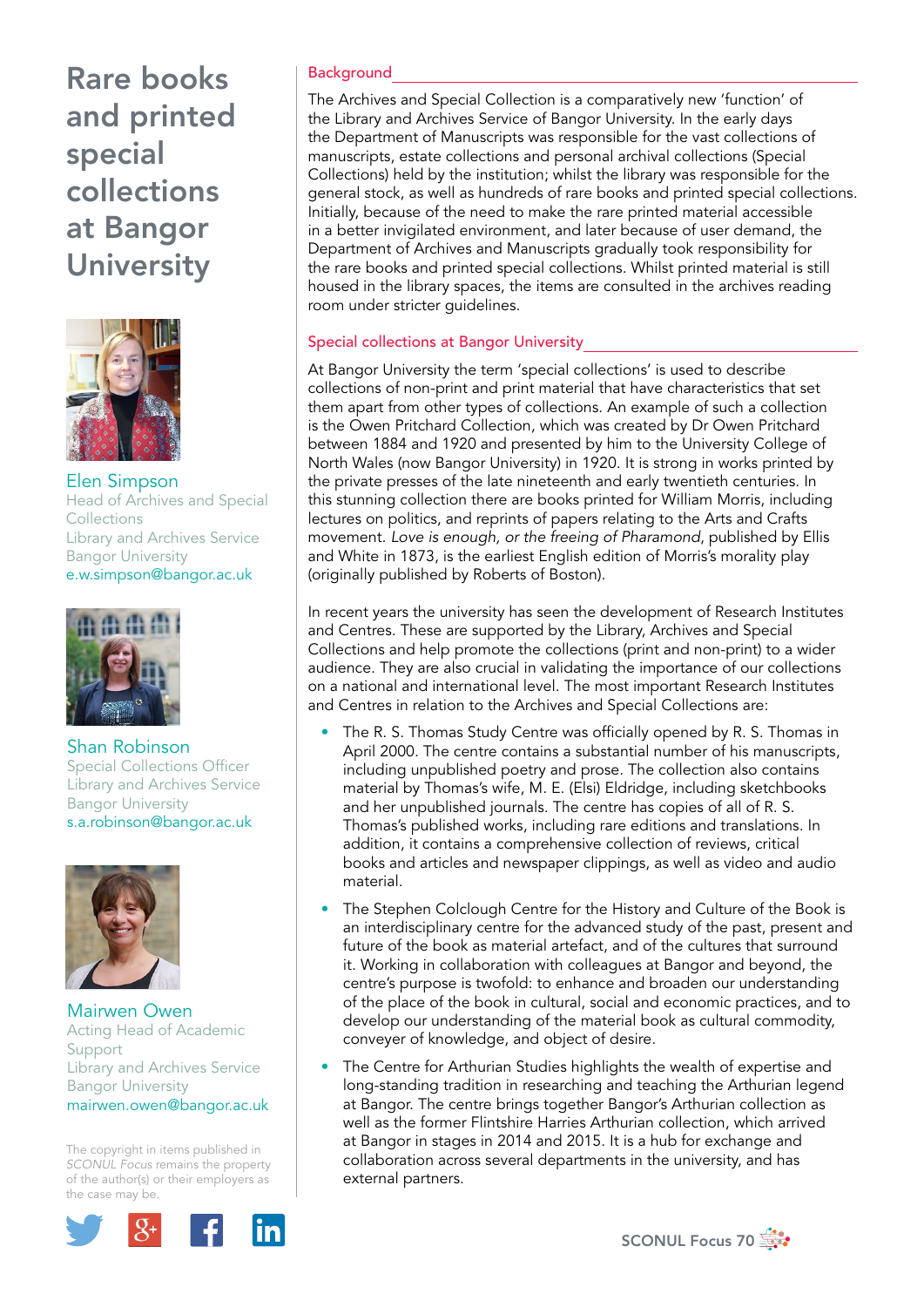Rare books and printed special collections at Bangor **University** 

• The Institute for the Study of Welsh Estates (ISWE) is dedicated to promoting research into the history, impact and functioning of estates on a Wales-wide basis. ISWE seeks to advance outstanding research into the subject and to ensure that the knowledge we generate regarding Wales's past is accessible and contributes constructively to its future.

### Promotion

Promoting various collections and centres has been a priority and has been achieved using both traditional and non-traditional methods. The Library and Archive Service is fortunate in that we work closely with the Universities Centre for Widening Access. The aim of this centre is to attract students who have little or no experience of higher education. Liaising with this centre has provided an opportunity for the Library and Archives Service to reach a wider audience, which has resulted in the service working with external bodies and inviting them in to use our varied spaces and introduce them to our collections. An example of this is the 'Cofis Bach' project.

Cofis Bach, a charity that provides free artistic opportunities for children and young people from Communities First areas of Caernarfon. In 2015 the service was approached regarding the possibility of its hosting the group's annual show. The children were invited to visit the library, given a tour, and introduced to the collections. Subsequently 'Tocyn i Ble?' (Ticket to Where?), an innovative mobile performance, was staged using the spaces in the main library.

Another innovative performance was 'Archifdaith'. Two artists, Cai Tomos and Marc Rees, choreographed a mobile performance that took the audience through the Pontio building (Bangor's Arts and Innovation Centre) and explored ways of promoting the remarkable collections in the university's possession through new and existing artistic media.

To celebrate the founding of the Centre for Arthurian Studies and to promote the university's Arthurian Special Collection, an interactive event for local schoolchildren was held at the main library in June 2015. This led to the Library and Archives Service being invited to join five hundred local school pupils and their teachers for a day of history, education, creativity and fun at Caernarfon Castle. On this occasion staff (dressed in medieval costume) took to the event information about the collections and the Centres.

This type of promotional work led to the Library and Archives Service being nominated for a prestigious award – The Times Higher Education Leadership and Management (THELMA) Awards. Bangor University was nominated in the 'Outstanding Library Team' category. We did not win, but were proud to be nominated.

Traditional promotional methods have included the opening up of the library's prestigious Shankland Reading Room for book launches, book-reading events and public lectures, as well as exhibitions and open days. University open days offer another opportunity to open up the collections, with talks and displays for prospective students and their families. Local secondary school pupils are encouraged to use the facilities, and talks that are useful for their studies are given on our collections. An ongoing programme of public exhibitions, often based on historic events, ensures a constant turnover of items from our collections, which thus receive the attention they deserve. This also highlights the breadth and depth of our collections.

#### Future developments

The collections and research centres attract both undergraduates and postgraduates to Bangor University and provide the institution with a unique selling point.

The copyright in items published in *SCONUL Focus* remains the property of the author(s) or their employers as the case may be.